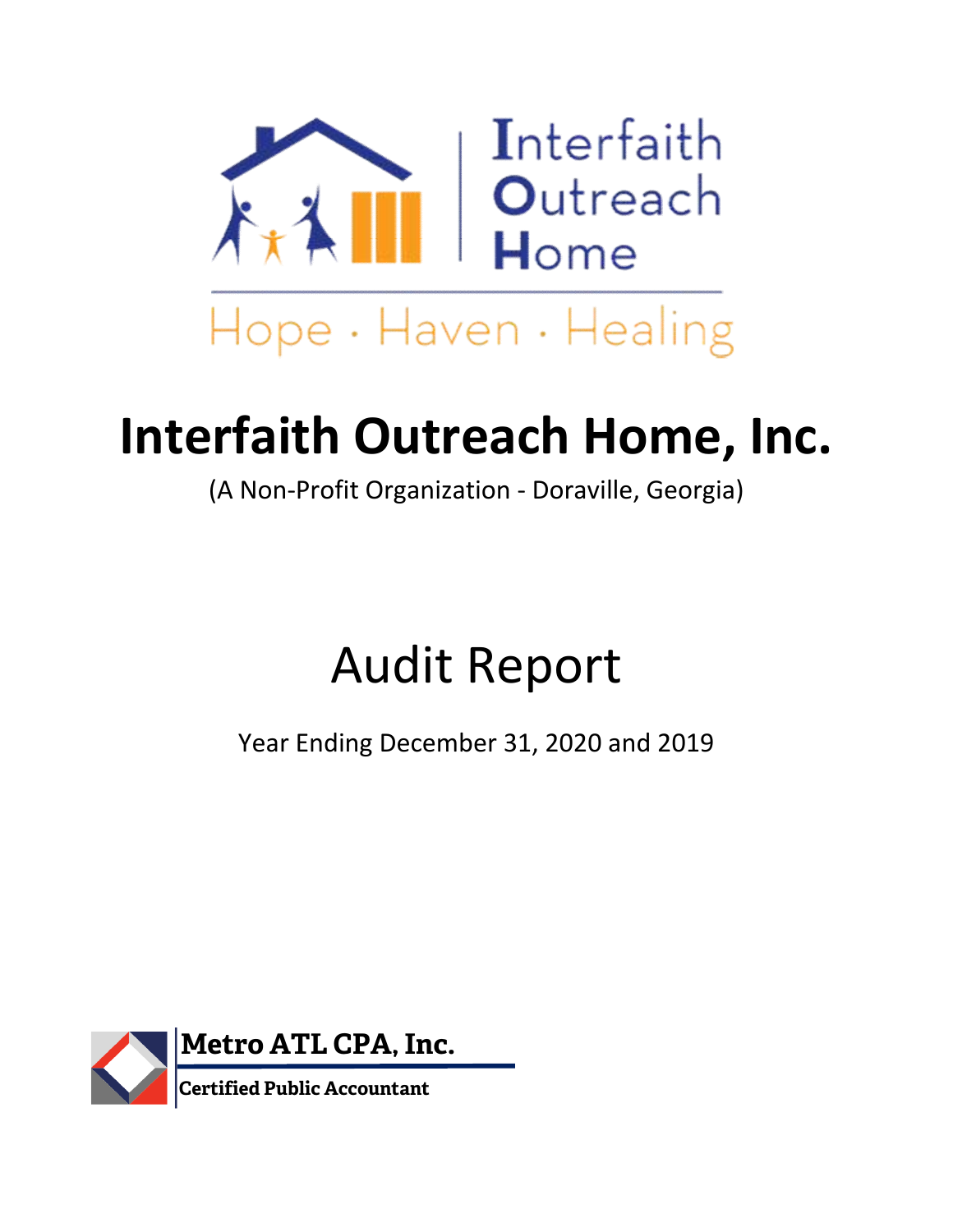(A Non-Profit Organization – Doraville, Georgia)

### TABLE OF CONTENTS

| Independent Auditor's Report            |        |
|-----------------------------------------|--------|
| <b>Statement of Financial Position</b>  | 3      |
| <b>Statement of Activities</b>          | 4      |
| <b>Statement of Functional Expenses</b> | 5      |
| <b>Statement of Cash Flows</b>          | 6      |
| Notes to the Financial Statements       | 7 - 13 |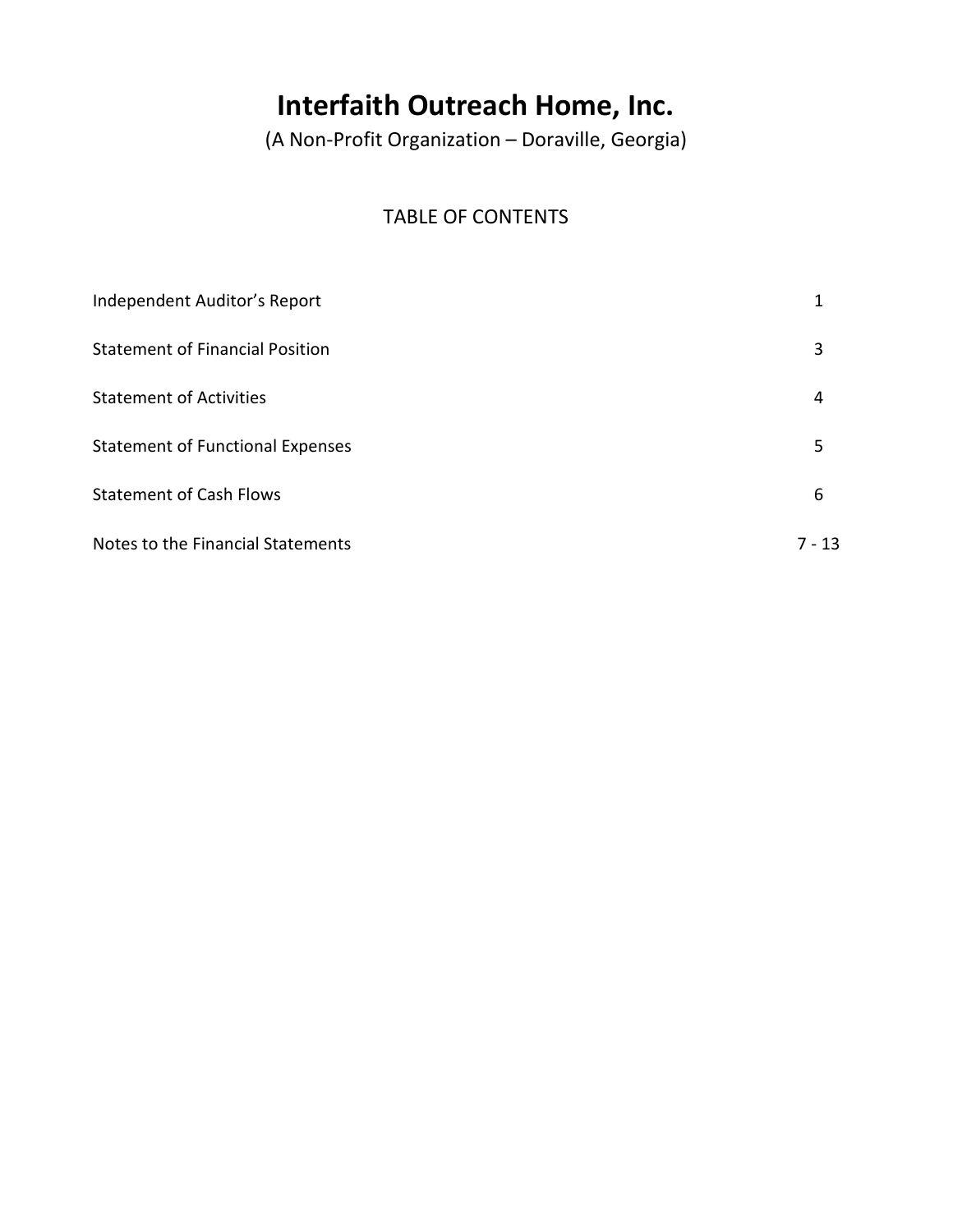

INDEPENDENT AUDITOR'S REPORT

To the Board of Directors of Interfaith Outreach Home, Inc.

#### Opinion

We have audited the accompanying financial statements of Interfaith Outreach Home, Inc. (a nonprofit organization), which comprise the statement of financial position as of December 31, 2020 and 2019, and the related statements of activities, functional expenses, and cash flows for the years then ended, and the related notes to the financial statements.

In our opinion, the financial statements referred to above present fairly, in all material respects, the financial position of Interfaith Outreach Home, Inc. as of December 31, 2020 and 2019, and the changes in its net assets and its cash flows for the years then ended in accordance with accounting principles generally accepted in the United States of America.

#### Basis for Opinion

We conducted our audits in accordance with auditing standards generally accepted in the United States of America. Our responsibilities under those standards are further described in the Auditor's Responsibilities for the Audit of the Financial Statements section of our report. We are required to be independent of Interfaith Outreach Home, Inc. and to meet our other ethical responsibilities in accordance with the relevant ethical requirements relating to our audits. We believe that the audit evidence we have obtained is sufficient and appropriate to provide a basis for our audit opinion.

#### Responsibilities of Management for the Financial Statements

Management is responsible for the preparation and fair presentation of the financial statements in accordance with accounting principles generally accepted in the United States of America, and for the design, implementation, and maintenance of internal control relevant to the preparation and fair presentation of financial statements that are free from material misstatement, whether due to fraud or error.

In preparing the financial statements, management is required to evaluate whether there are conditions or events, considered in the aggregate, that raise substantial doubt about Interfaith Outreach Home, Inc.'s ability to continue as a going concern within one year after the date that the financial statements are available to be issued.

#### Auditor's Responsibilities for the Audit of the Financial Statements

Our objectives are to obtain reasonable assurance about whether the financial statements as a whole are free from material misstatement, whether due to fraud or error, and to issue an auditor's report that includes our opinion. Reasonable assurance is a high level of assurance but is not absolute assurance and therefore is not a guarantee that an audit conducted in accordance with generally accepted auditing standards will always detect a material misstatement when it exists. The risk of not detecting a material misstatement resulting from fraud is higher than for one resulting from error, as fraud may involve collusion, forgery, intentional omissions, misrepresentations, or the override of internal control. Misstatements, including omissions, are considered material if there is a substantial likelihood that, individually or in the

**2296 Henderson Mill Rd, Suite 110, Atlanta, GA 30345 (678) 382-0444 www.youratlcpa.com**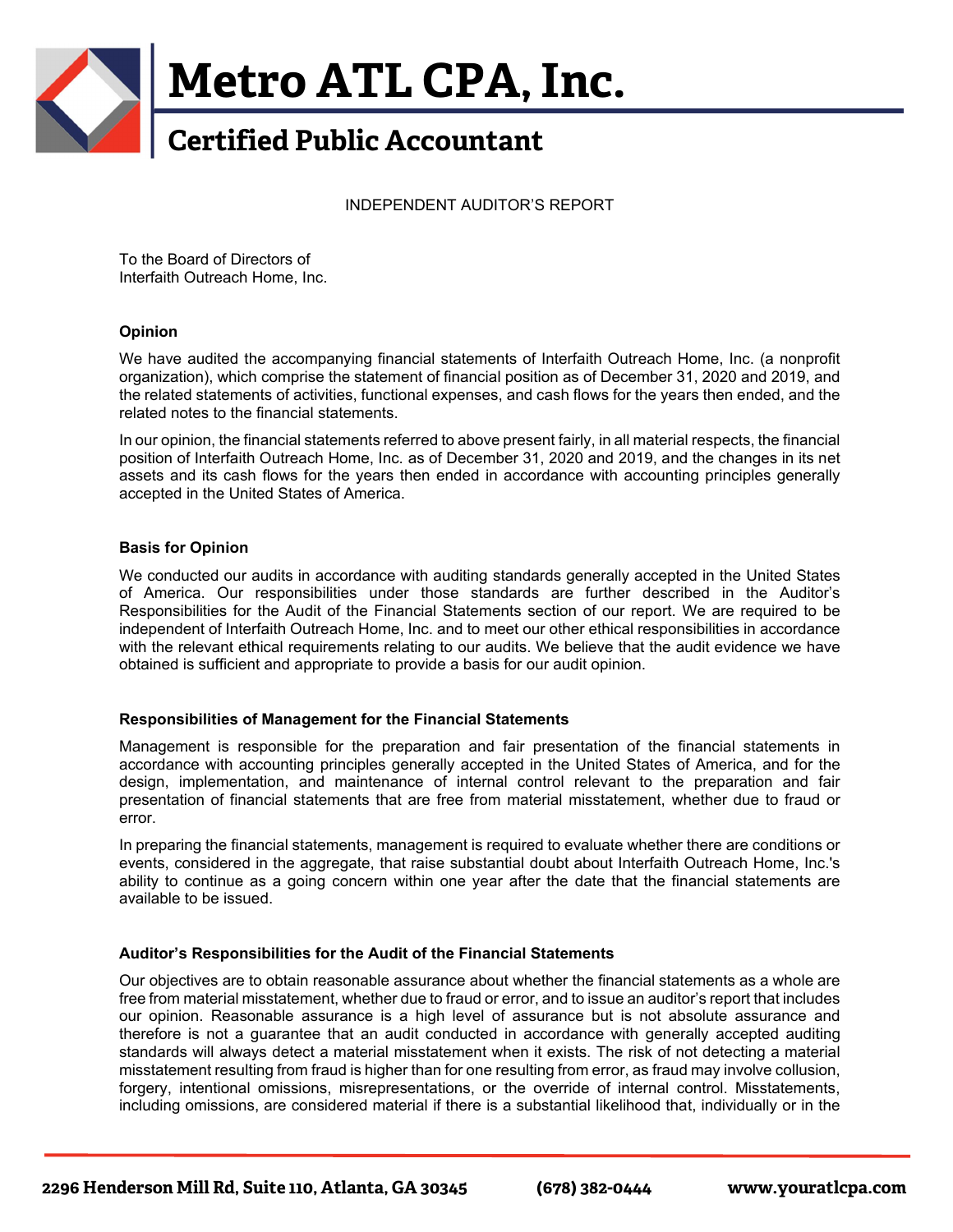aggregate, they would influence the judgment made by a reasonable user based on the financial statements.

In performing an audit in accordance with generally accepted auditing standards, we:

- Exercise professional judgment and maintain professional skepticism throughout the audit.
- Identify and assess the risks of material misstatement of the financial statements, whether due to fraud or error, and design and perform audit procedures responsive to those risks. Such procedures include examining, on a test basis, evidence regarding the amounts and disclosures in the financial statements.
- Obtain an understanding of internal control relevant to the audit in order to design audit procedures that are appropriate in the circumstances, but not for the purpose of expressing an opinion on the effectiveness of Interfaith Outreach Home, Inc.'s internal control. Accordingly, no such opinion is expressed.
- Evaluate the appropriateness of accounting policies used and the reasonableness of significant accounting estimates made by management, as well as evaluate the overall presentation of the financial statements.
- Conclude whether, in our judgment, there are conditions or events, considered in the aggregate, that raise substantial doubt about Interfaith Outreach Home, Inc.'s ability to continue as a going concern for a reasonable period of time.

We are required to communicate with those charged with governance regarding, among other matters, the planned scope and timing of the audit, significant audit findings, and certain internal control related matters that we identified during the audit.

Metro ATL CPA, Inc.

Atlanta, Georgia January 18, 2022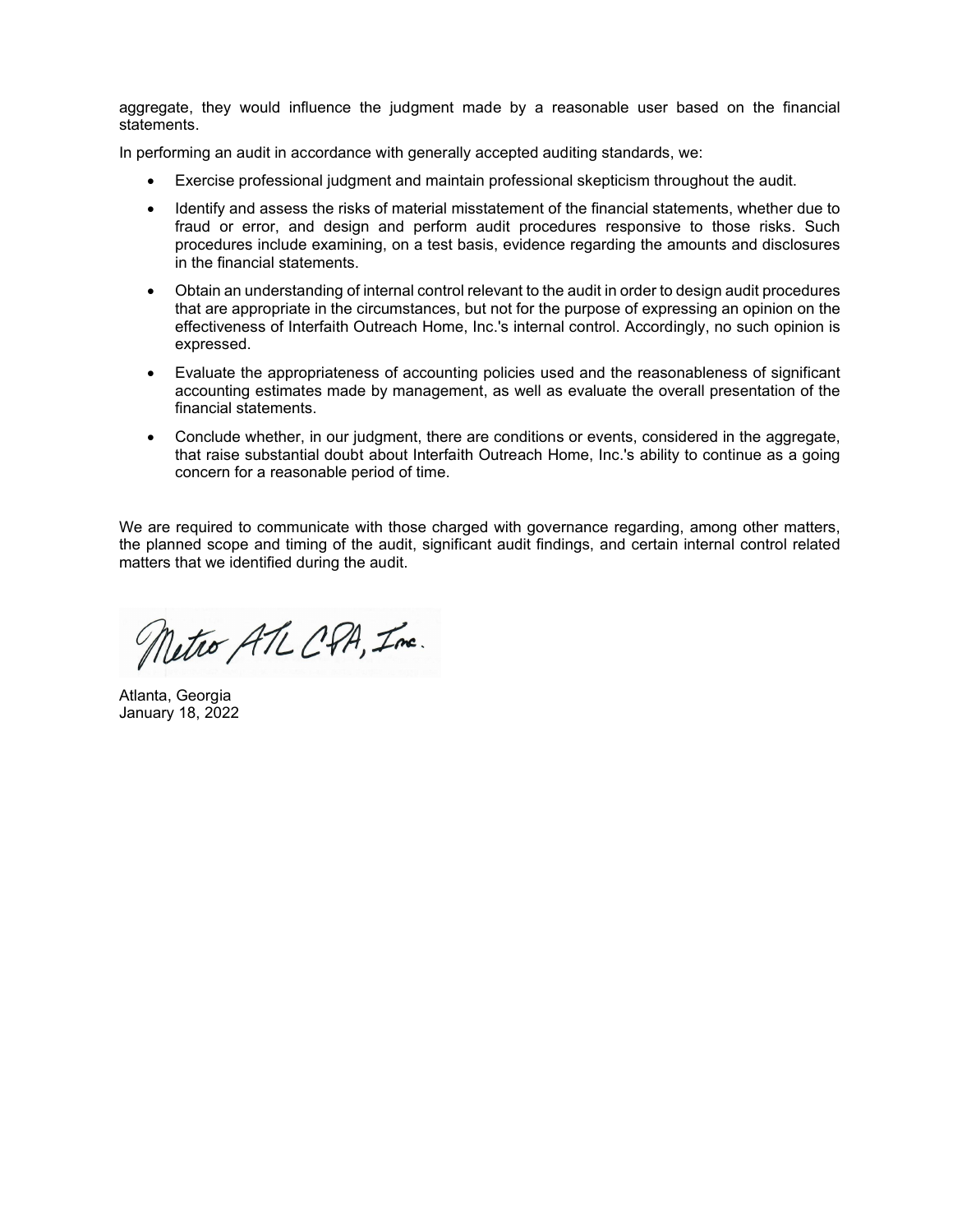Statements of Financial Position December 31, 2020 and 2019

|                                          | 2020          | 2019          |
|------------------------------------------|---------------|---------------|
| <b>ASSETS</b>                            |               |               |
| <b>Current Assets</b>                    |               |               |
| Cash and Cash Equivalents                | \$<br>374,401 | \$<br>406,466 |
| Accounts Receivable (Net)                | 15,286        | 16,596        |
| Loan Receivable                          | 311,250       | 302,250       |
| <b>Other Current Assets</b>              |               |               |
| <b>Total Current Assets</b>              | 700,937       | 725,312       |
| Property and Equipment                   |               |               |
| Property and Equipment                   | 538,868       | 520,272       |
| <b>Accumulated Depreciation</b>          | -487,803      | -483,706      |
| <b>Total Property and Equipment</b>      | 51,065        | 36,566        |
| <b>Other Assets</b>                      |               |               |
| Investments                              | 246,100       | 6,127         |
| <b>Total Other Assets</b>                | 246,100       | 6,127         |
| <b>TOTAL ASSETS</b>                      | 998,102       | 768,005       |
| LIABILITIES AND NET ASSETS               |               |               |
| <b>Current Liabilities</b>               |               |               |
| <b>Accounts Payable</b>                  | 60,667        | 17,093        |
| <b>Total Liabilties</b>                  | 60,667        | 17,093        |
| Equity                                   |               |               |
| <b>Unrestricted Net Assets</b>           | 937,435       | 750,912       |
| <b>Temporarily Restricted Net Assets</b> | 0             | 0             |
| <b>Total Net Assets</b>                  | 937,435       | 750,912       |
| TOTAL LIABILITIES AND EQUITY             | \$<br>998,102 | \$<br>768,005 |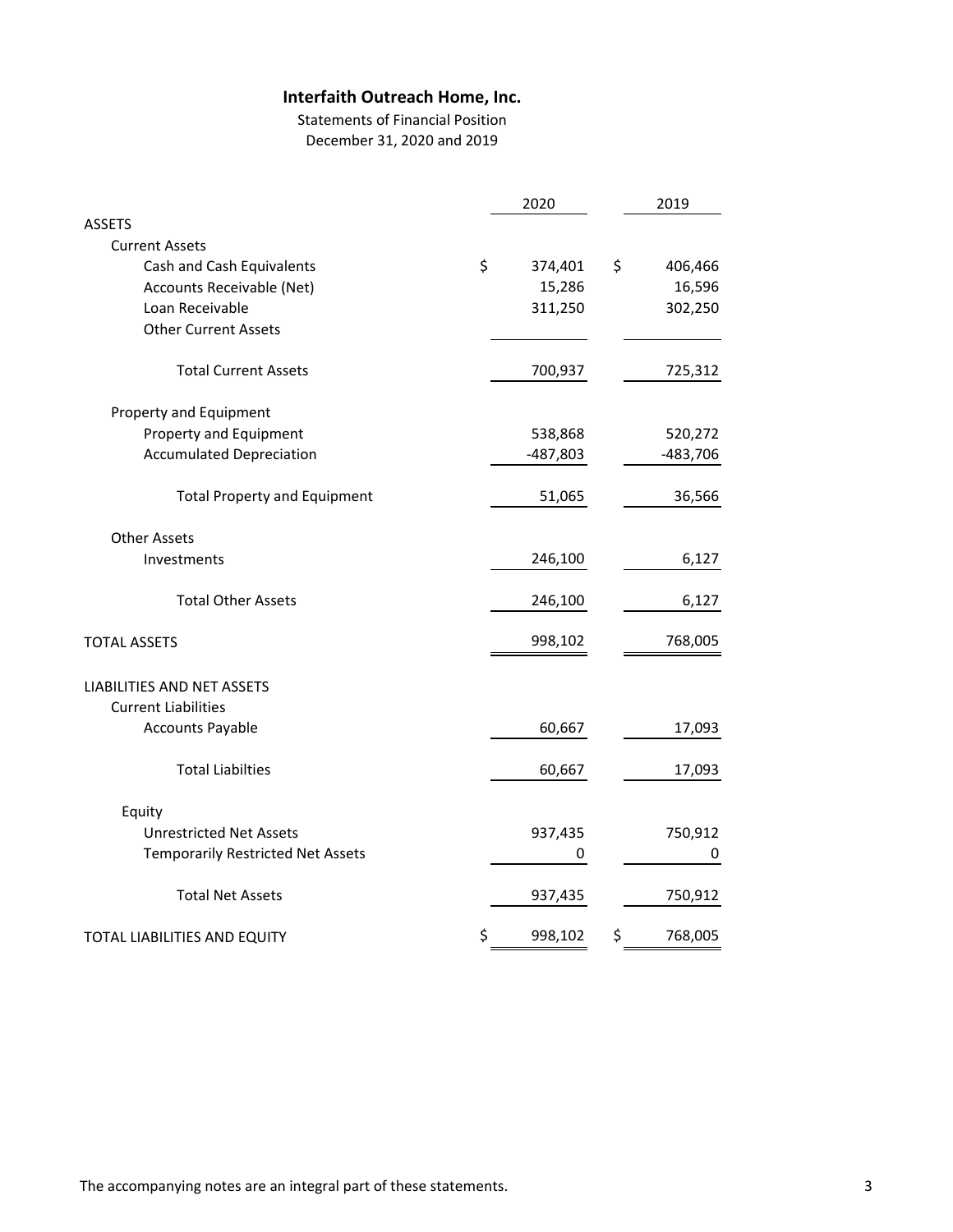#### Statement of Activities Years Ended December 31, 2020 and 2019

|                                               | 2020             |            |         | 2019             |             |          |  |
|-----------------------------------------------|------------------|------------|---------|------------------|-------------|----------|--|
|                                               | Temporarily      |            |         |                  | Temporarily |          |  |
|                                               | Unrestricted     | Restricted | Total   | Unrestricted     | Restricted  | Total    |  |
| Public support, revenue and reclassifications |                  |            |         |                  |             |          |  |
| Contributions                                 | \$<br>368,002 \$ | 0, 5       | 368,002 | \$<br>276,780 \$ | 0, 5        | 276,780  |  |
| Non-Governmantal grants                       | 128,646          |            | 128,646 | 106,550          |             | 106,550  |  |
| <b>Resident Fees</b>                          | 25,860           |            | 25,860  | 32,380           |             | 32,380   |  |
| Investment Income                             | 14,266           |            | 14,266  | 21,900           |             | 21,900   |  |
| Miscellaneous                                 | 18,761           |            | 18,761  | 6,925            |             | 6,925    |  |
| <b>Special Events</b>                         |                  |            |         |                  |             |          |  |
| Income                                        | 3,067            |            | 3,067   | 40,250           |             | 40,250   |  |
| Less Expenses                                 | $-500$           |            | $-500$  | $-1,551$         |             | $-1,551$ |  |
| Total Public Support, Revenue and             |                  |            |         |                  |             |          |  |
| Reclassifications                             | 558,102          | 0          | 558,102 | 483,234          | 0           | 483,234  |  |
| Expense                                       |                  |            | 0       |                  |             | 0        |  |
| Program Expenses                              | 297,111          | 0          | 297,111 | 209,304          | 0           | 209,304  |  |
| Administrative Expenses                       | 58,933           |            | 58,933  | 78,072           |             | 78,072   |  |
| <b>Fundraising Expenses</b>                   | 15,535           |            | 15,535  | 18,144           |             | 18,144   |  |
| <b>Total Expenses</b>                         | 371,579          | 0          | 371,579 | 305,520          | 0           | 305,520  |  |
| Increase (decrease) in Net Assets             | 186,523          | 0          | 186,523 | 177,714          | 0           | 177,714  |  |
| Net Assets, beginning of year                 | 750,912          | 0          | 750,912 | 573,198          | 0           | 573,198  |  |
| Net Assets, end of year                       | \$<br>937,435 \$ | 0, 5       | 937,435 | \$<br>750,912 \$ | 0, 5        | 750,912  |  |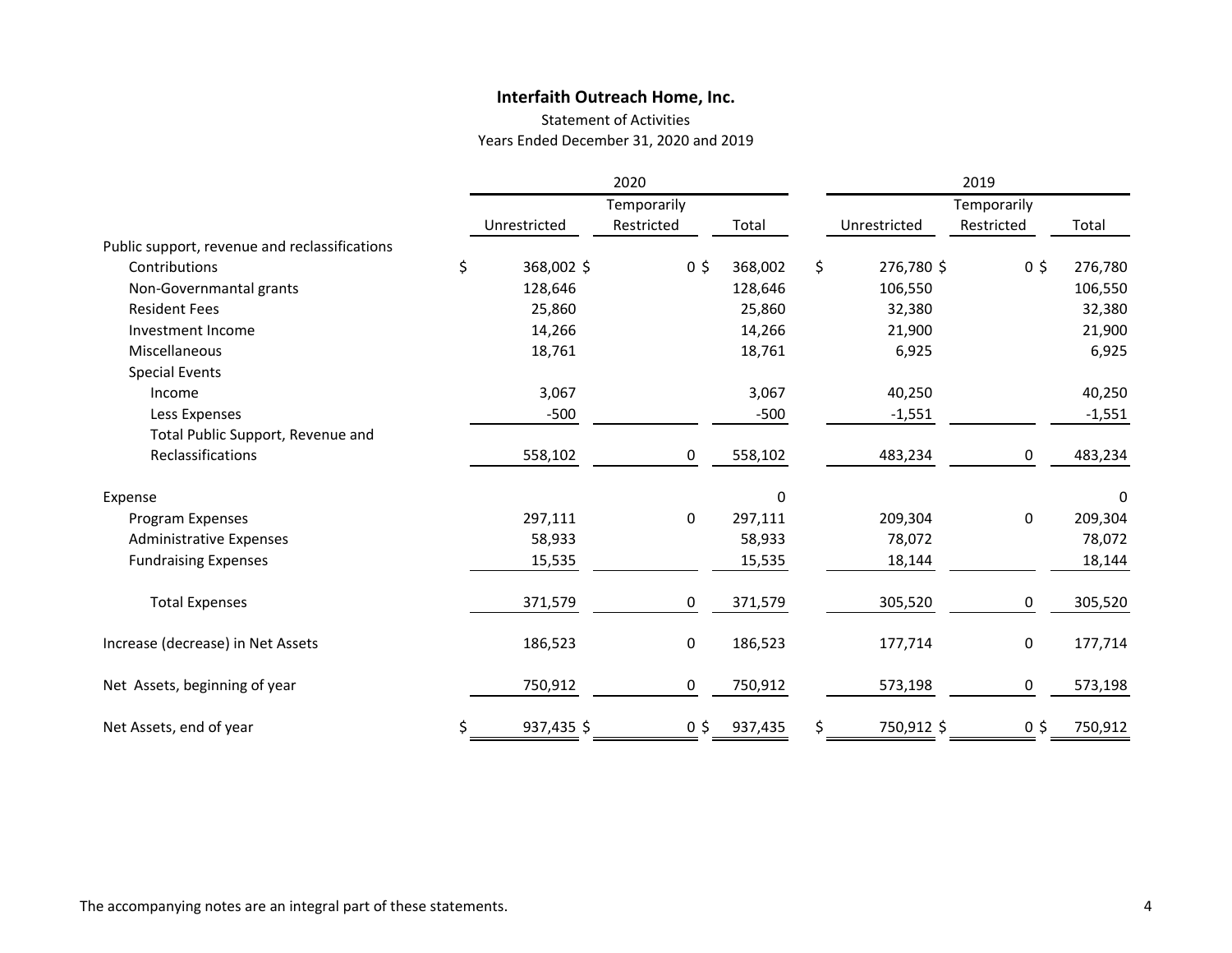#### Statement of Functional Expenses Years Ended December 31, 2020 and 2019

|                                        |                 | 2020           |             |         |               | 2019           |             |         |
|----------------------------------------|-----------------|----------------|-------------|---------|---------------|----------------|-------------|---------|
|                                        | Program         | Administrative | Fundraising | Total   | Program       | Administrative | Fundraising | Total   |
|                                        | Expense         | Expense        | Expense     | Expense | Expense       | Expense        | Expense     | Expense |
|                                        |                 |                |             |         |               |                |             |         |
| <b>Compensation and Benefits</b>       |                 |                |             |         |               |                |             |         |
| Salaries & related expenses            | \$<br>99,698 \$ | 27,089 \$      | 12,249 \$   | 139,036 | 90,270 \$     | 29,752 \$      | 14,951 \$   | 134,973 |
| Retirement plan contributions          | 2,025           | 750            | 225         | 3,000   | 2,775         | 750            | 225         | 3,750   |
| Payroll taxes                          | 7,156           | 2,858          | 1,665       | 11,679  | 7,043         | 2,813          | 1,638       | 11,494  |
| <b>Total Compensation and benefits</b> | 108,879         | 30,697         | 14,139      | 153,715 | 100,088       | 33,315         | 16,814      | 150,217 |
| <b>Other Expense</b>                   |                 |                |             |         |               |                |             |         |
| Legal and Accounting                   |                 | 7,142          |             | 7,142   |               | 18,157         |             | 18,157  |
| Advertising and promotion              | 897             |                | 136         | 1,033   | 1,371         |                | 109         | 1,480   |
| Conferences & meetings                 |                 |                |             | 0       |               | 5              |             |         |
| Contract labor                         | 40              |                |             | 40      | 692           |                |             | 692     |
| Depreciation                           | 3,687           | 410            |             | 4,097   | 12,022        | 1,336          |             | 13,358  |
| Dues and subscriptions                 | 3,968           | 441            |             | 4,409   | 4,000         | 444            |             | 4,444   |
| Facilities expense                     | 167,119         | 6,380          |             | 173,499 | 73,528        | 4,654          |             | 78,182  |
| <b>Information Technology</b>          | 5               | 96             |             | 101     | 41            | 813            |             | 854     |
| Insurance                              | 4,603           | 10,108         | 631         | 15,342  | 4,405         | 9,395          | 585         | 14,385  |
| Investment expenses                    |                 | 80             |             | 80      |               | 110            |             | 110     |
| Miscellaneous                          |                 | 44             |             | 44      | 4,502         | 237            |             | 4,739   |
| Office expense                         | 3,394           | 1,665          | 629         | 5,688   | 4,874         | 7,959          | 636         | 13,469  |
| Printing & publications                | 333             | 788            |             | 1,121   | 319           | 756            |             | 1,075   |
| <b>Taxes and Licenses</b>              | 80              |                |             | 80      | 80            |                |             | 80      |
| Telecommunications                     | 4,106           | 1,082          |             | 5,188   | 3,382         | 891            |             | 4,273   |
| Total other expenses                   | 188,232         | 28,236         | 1,396       | 217,864 | 109,216       | 44,757         | 1,330       | 155,303 |
| <b>Total Functional expenses</b>       | \$<br>297,111\$ | 58,933 \$      | $15,535$ \$ | 371,579 | $$209,304$ \$ | 78,072 \$      | 18,144 \$   | 305,520 |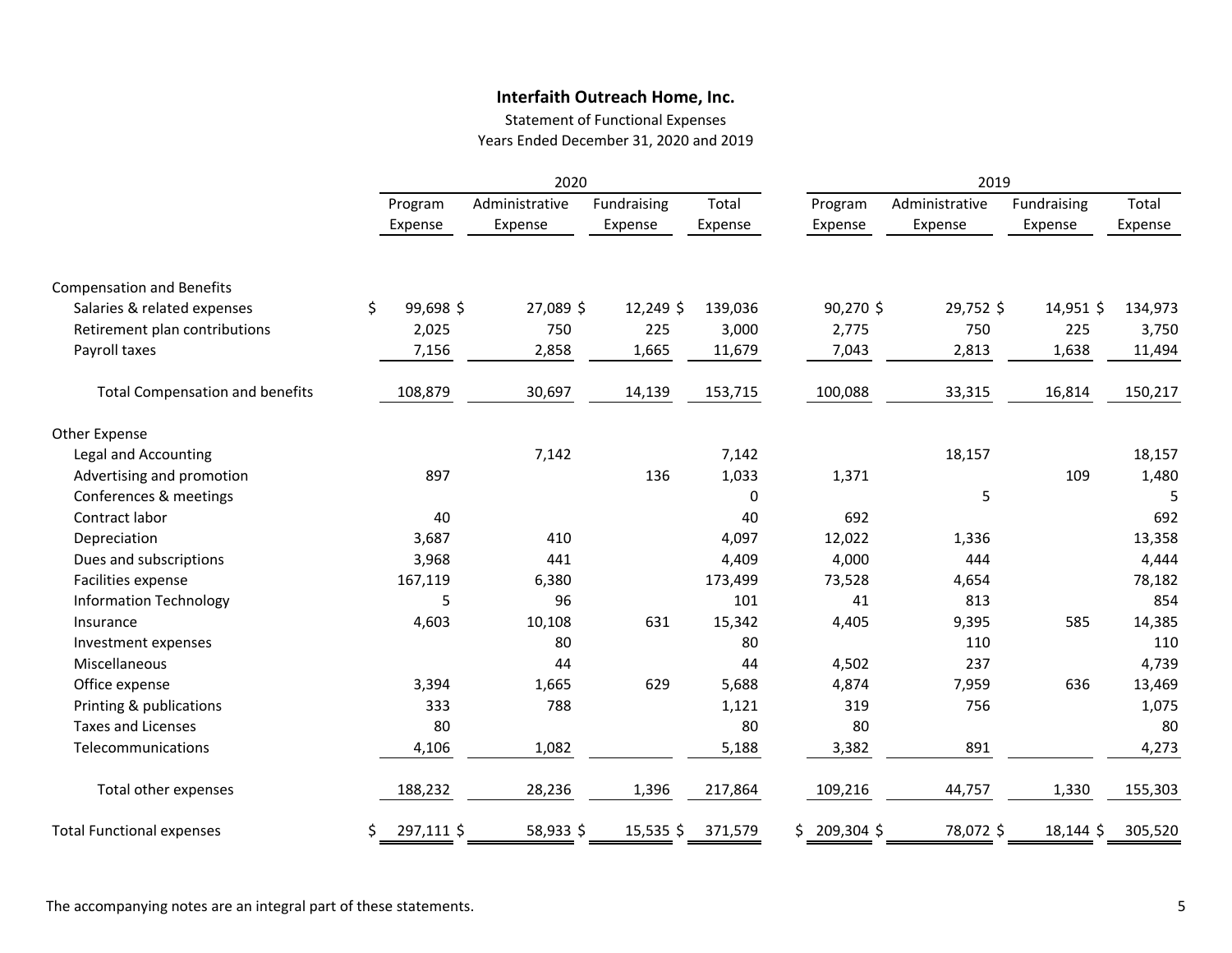Statement of Cash Flows

Years Ended December 31, 2020 and 2019

|                                                                   | 2020          |    | 2019       |
|-------------------------------------------------------------------|---------------|----|------------|
| Cash flows from operating activities                              | \$<br>186,523 | Ŝ  | 177,714    |
| Increases(decrease) in net assets                                 |               |    |            |
| Adjustments to reconcile increase (decrease) in net assets to net |               |    |            |
| cash provided by (used) in operating activities:                  |               |    |            |
| Depreciation expense                                              | 4,097         |    | 13,358     |
| Net unrealized(gain)loss on investments                           | 3,781         |    | 93         |
| (Increase) decrease in :                                          |               |    |            |
| Accounts receivable                                               | 1,310         |    | $-460$     |
| Loans receivable                                                  | $-9,000$      |    | $-302,250$ |
| Increase (Decrease) in:                                           |               |    |            |
| Accounts payable                                                  | 43,574        |    | 12,464     |
| <b>Total Adjustments</b>                                          | 43,762        |    | $-276,795$ |
| Net cash provided by (used) in operating activities               | 230,285       |    | $-99,081$  |
| Cash flows from investing activities                              |               |    |            |
| Payments for the purchase of property and equipment               | $-18,595$     |    |            |
| Purchase of investments                                           | $-253,319$    |    | $-20,728$  |
| Proceeds on sale of investments                                   | 9,564         |    | 133,972    |
| Net cash provided by (used in ) investing activities              | $-262,350$    |    | 113,244    |
| Net increase (decrease) in cash and cash equivalents              | $-32,065$     |    | 14,163     |
| Cash and cash equivalents, beginning of the year                  | 406,466       |    | 392,303    |
| Cash and cash equivalents, end of the year                        | \$<br>374,401 | \$ | 406,466    |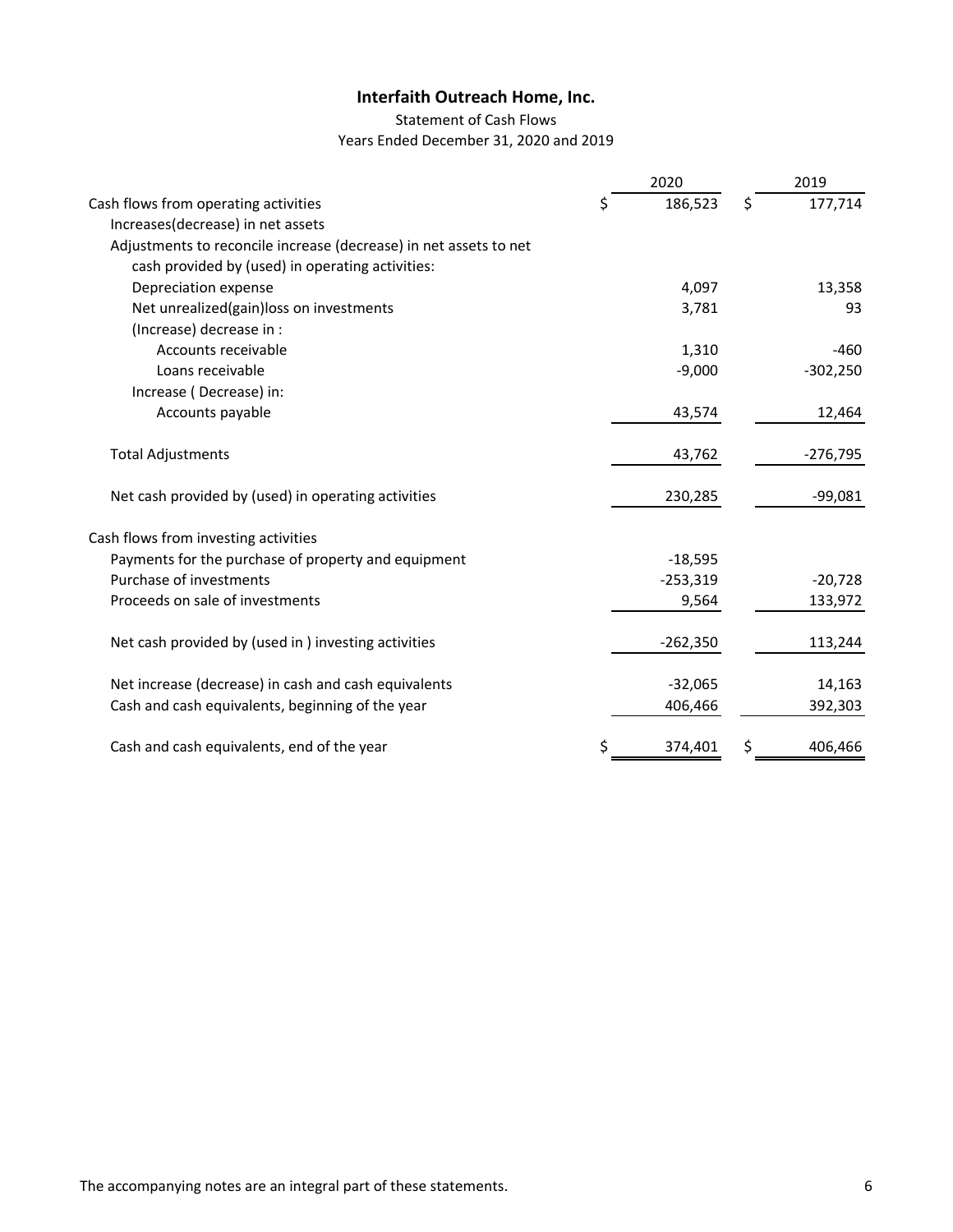Notes to the Financial Statements

#### Note 1 - Summary of Significant Accounting Policies

This summary of significant policies of Interfaith Outreach Homes, Inc, (the Organization) is presented to assist in understanding the Organization's financial statements. The financial statements and notes are representations of the Organization's management who is responsible for their integrity and objectivity. These accounting policies conform to generally accepted accounting principles and have been consistent applied in the preparation of these financial statements.

#### NATURE OF ACTIVITIES

The Organization is a nonprofit organization exempt from taxation under Section 501(c)(3) of the Internal Revenue Code. The Organization provides transitional housing, counseling and other assistance to homeless families in Doraville, Georgia. The Organization is supported by contributions from individuals and foundations, grants, and program fees paid by residents. Its operations began in 1992. The Organization is governed by a volunteer board of directors.

#### BASIS OF ACCOUNTING AND PRESENTATION

The financial statements of the Organization have been prepared on the accrual basis of accounting and accordingly reflect all significant receivables, payables and other liabilities.

#### FINANCIAL STATEMENT PRESENTATION

The Organization reports information regarding its financial position and activities according to three classes of net assets: unrestricted, temporarily restricted, and permanently restricted. In addition, the Organization is required to present a statement of cash flows.

#### CASH AND CASH EQUIVALENTS

Cash and cash equivalents include all cash balances and highly liquid investments with original maturities of three months or less.

#### INVESTMENTS

Investments in marketable securities with readily determinable fair values and all investments in debt securities are valued at their fair values in the statement of financial position. Unrealized gains and losses are included in the change of net assets.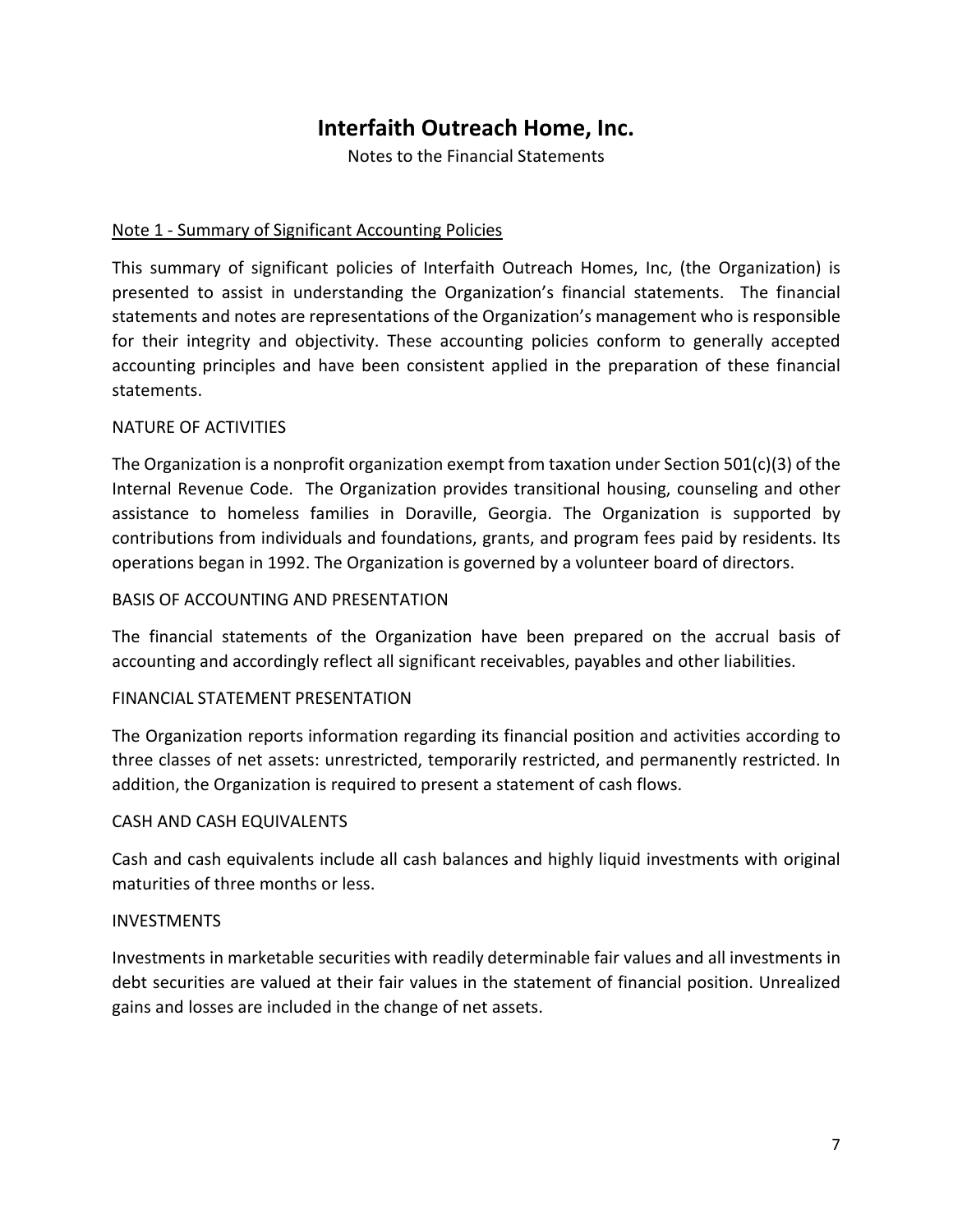#### Note 1 - Summary of Significant Accounting Policies continued

#### PROPERTY AND EQUIPMENT

Property and equipment with a cost greater than \$1,000.00 is recorded at cost or at estimated fair value at the date of the gift. Minor additions and renewals are recorded as expenses in the year incurred. Major additions and renewals are capitalized and depreciated over their estimated useful lives. Depreciation is calculated using straight-line methods. Estimated useful lives are as follows:

| Leasehold improvements  | 15 - 27.5 years |
|-------------------------|-----------------|
| Furniture and equipment | $5 - 7$ years   |

#### **CONTRIBUTIONS**

Contributions received are recorded as unrestricted, temporarily restricted, or permanently restricted support, depending on the existence and/or nature of any donor restrictions. However, if a restriction is fulfilled in the same time period in which the contribution is received, the Organization reports that support as unrestricted. Restricted net assets are reclassified to unrestricted net assets upon satisfaction of the time or purpose restrictions.

#### DONATED EQUIPMENT AND SERVICES

Donated furniture and equipment is recorded at estimated fair value at date of receipt. Such donations are reported as unrestricted revenue unless explicit donor stipulations specify how the donated assets must be used. Absent explicit donor stipulations about how long those long-lived assets must be maintained, the Organization reports expirations of donor restrictions when the donated or acquired long-lived assets are placed in service.

The Organization did not receive any donated equipment or services during 2020 or 2019.

The Organization also provides a food pantry and school supplies for the residents. The items are donated to the Organization by churches and other groups. The value of these items are not material to the financial statements, but these items provide significant assistance in helping these families become self-sufficient.

In addition, many individuals volunteer their time and perform a variety of tasks that assist the Organization with specific programs, building maintenance, campaign solicitations and various committee assignments without compensation. During the years ended December 31, 2020 over 800 hours and in 2019 over 5,000 hours of services were contributed by volunteers. The financial statements do not reflect the value of these contributed services because, although clearly substantial, no reliable basis exists for determining an appropriate amount.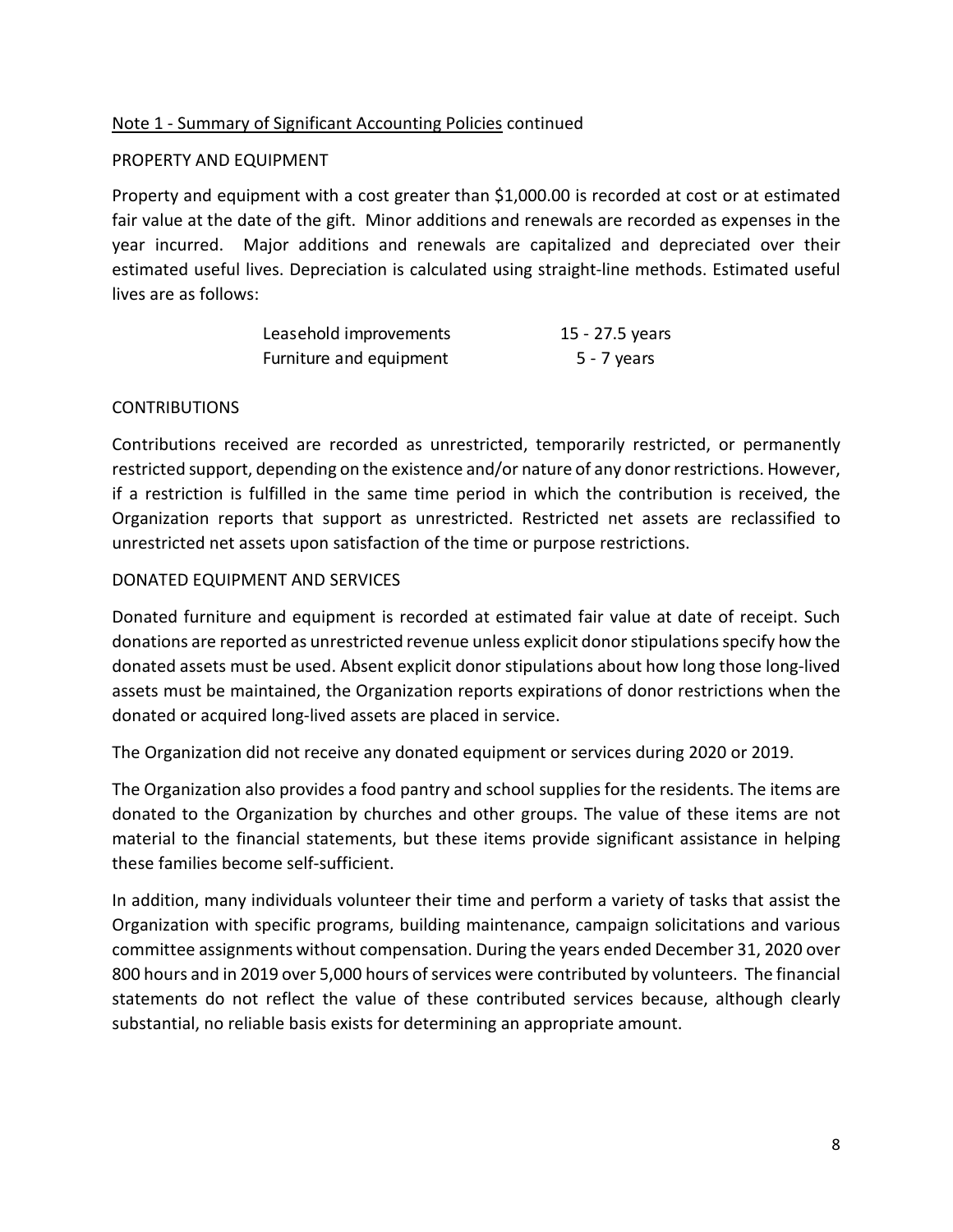#### Note 1 - Summary of Significant Accounting Policies continued

#### INCOME TAXES

The Organization is exempt from federal and state income tax under the provisions of Section 501 (c)(3) of the Internal Revenue Code; therefore, no provision for income taxes has been made in these financial statements. The Organization has also been classified as an entity that is not a private foundation within the meaning of Section 509 (a) and qualifies for deductible contributions as provided in Section170 (b)(1)(A)(vi).

The Organization's Form 990, Return of Organization Exempt from Income Tax, for the years ending 2017, 2018, 2019 and 2020 are subject to examination by the IRS, generally for three years after they were filed.

#### ADVERTISING COSTS

The Organization uses advertising to promote its programs among the audiences it serves. Advertising coats are expensed as incurred.

#### USE OF ESTIMATES

The preparation of financial statements in conformity with generally accepted accounting principles requires management to make estimates and assumption that affect certain reported amounts and disclosures. Accordingly, actual results could differ from these estimates.

#### COMPENSATED ABSENCES

It is the Organization's policy to permit employees to accumulate earned but unused paid days off benefits. No liability is reported for unpaid accumulated sick leave because the benefits are paid only upon illness of an employee, and the amount of such payments cannot be reasonably estimated. All paid days off are accrued when incurred.

#### FUNCTIONAL ALLOCATION OF EXPENSES

The cost of the Organization's programs and supporting services have been on a functional basis, requiring the allocation of certain costs based on estimates made by management.

#### Note 2 – Investments

Investments in debt securities and equity securities with readily determinable fair values are carried at fair value based on quoted prices in active markets (all level 1 measurements).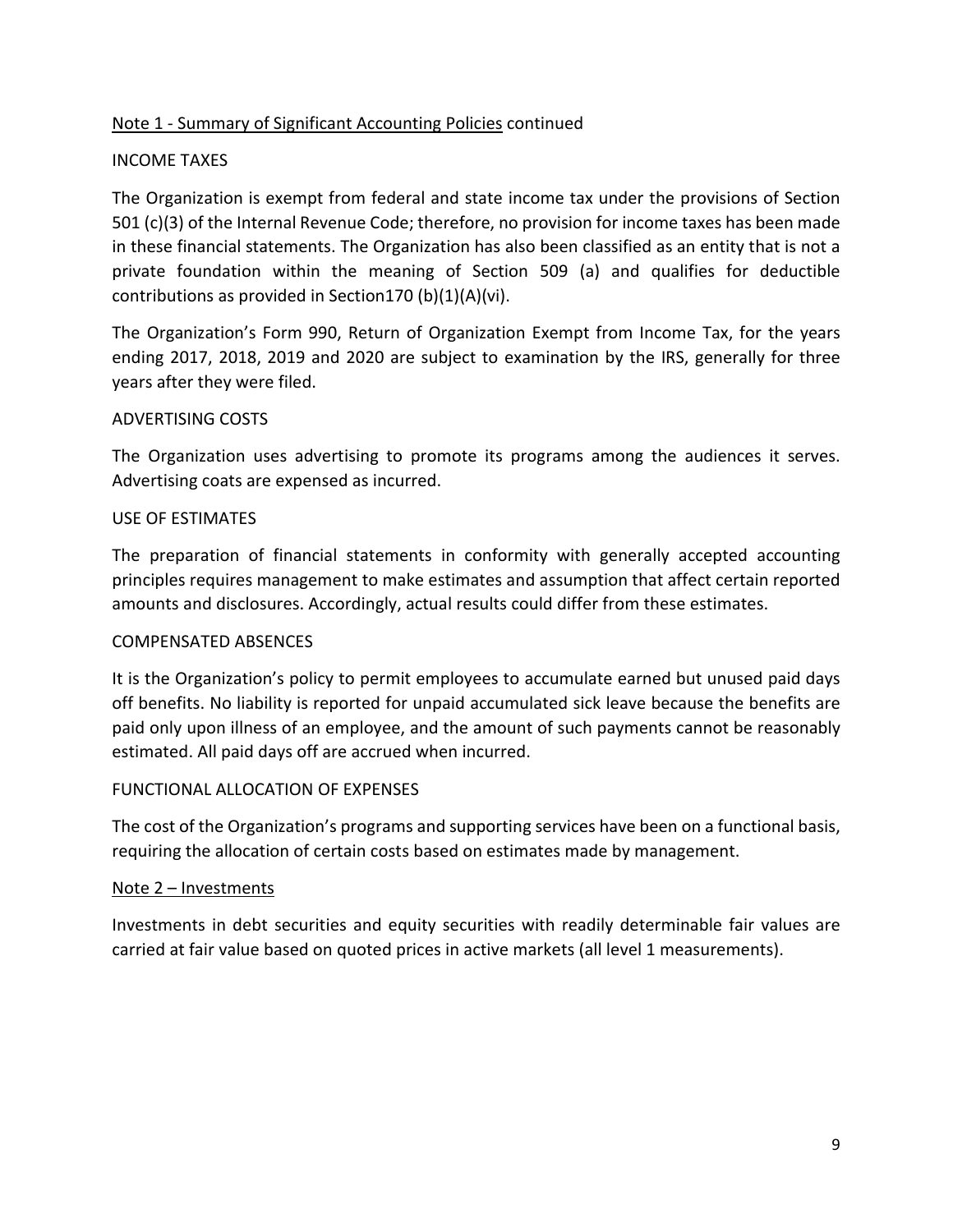The Organization's investments as of December 31, 2020, consisted of equity stocks and other securities as follows:

| <b>Investments Carried at Fair Value</b> | Fair Value  | Cost                  | Gain (Loss) |
|------------------------------------------|-------------|-----------------------|-------------|
| Cash                                     | $10,485$ \$ | $10,485$ \$           |             |
| <b>Mutual Funds</b>                      | 246,100     | 244,538               | 1,562       |
| Equities                                 | O           |                       |             |
|                                          |             |                       |             |
| <b>Total Investments</b>                 |             | $256,585$ \$255,023\$ | 1,562       |

The Organization's investments as of December 31, 2018, consisted of equity stocks and other securities as follows:

| <b>Investments Carried at Fair Value</b> | Fair Value  | Cost        | Gain (Loss) |
|------------------------------------------|-------------|-------------|-------------|
| Cash                                     | $2,332$ \$  | $2,332$ \$  |             |
| <b>Mutual Funds</b>                      | 82,091      | 82,023      | 68          |
| Equities                                 | 2,008       | 2,169       | -161        |
| <b>Total Investments</b>                 | $86,431$ \$ | $86,524$ \$ | -93         |

Investments are recorded on the statement of financial position as follows:

|                                                    | 2020        | 2019   |
|----------------------------------------------------|-------------|--------|
| Included in Cash and Cash Equivalents - Current \$ | $10,485$ \$ | 80,304 |
| Investments - Non-current                          | 246,100     | 6,127  |
|                                                    |             |        |
| Total Investments                                  | 256,585 \$  | 86,431 |

The following schedule summarizes the investment return in the statement of activities:

|                                |   | 2020       | 2019   |
|--------------------------------|---|------------|--------|
| Interest                       | S | 3\$        | 11     |
| <b>Dividends</b>               |   | 505        | 6,218  |
| Realized Gains (Losses)        |   | 7,524      | 13,507 |
| Unrealized Gains (Losses)      |   | $-3,781$   | -86    |
| Total Investment Income (Loss) |   | $4,251$ \$ | 19,650 |

Investment fees of \$80 and \$110 are included in administrative expenses on the Statement of Activities for the year ended December 31, 2020 and December 31, 2019.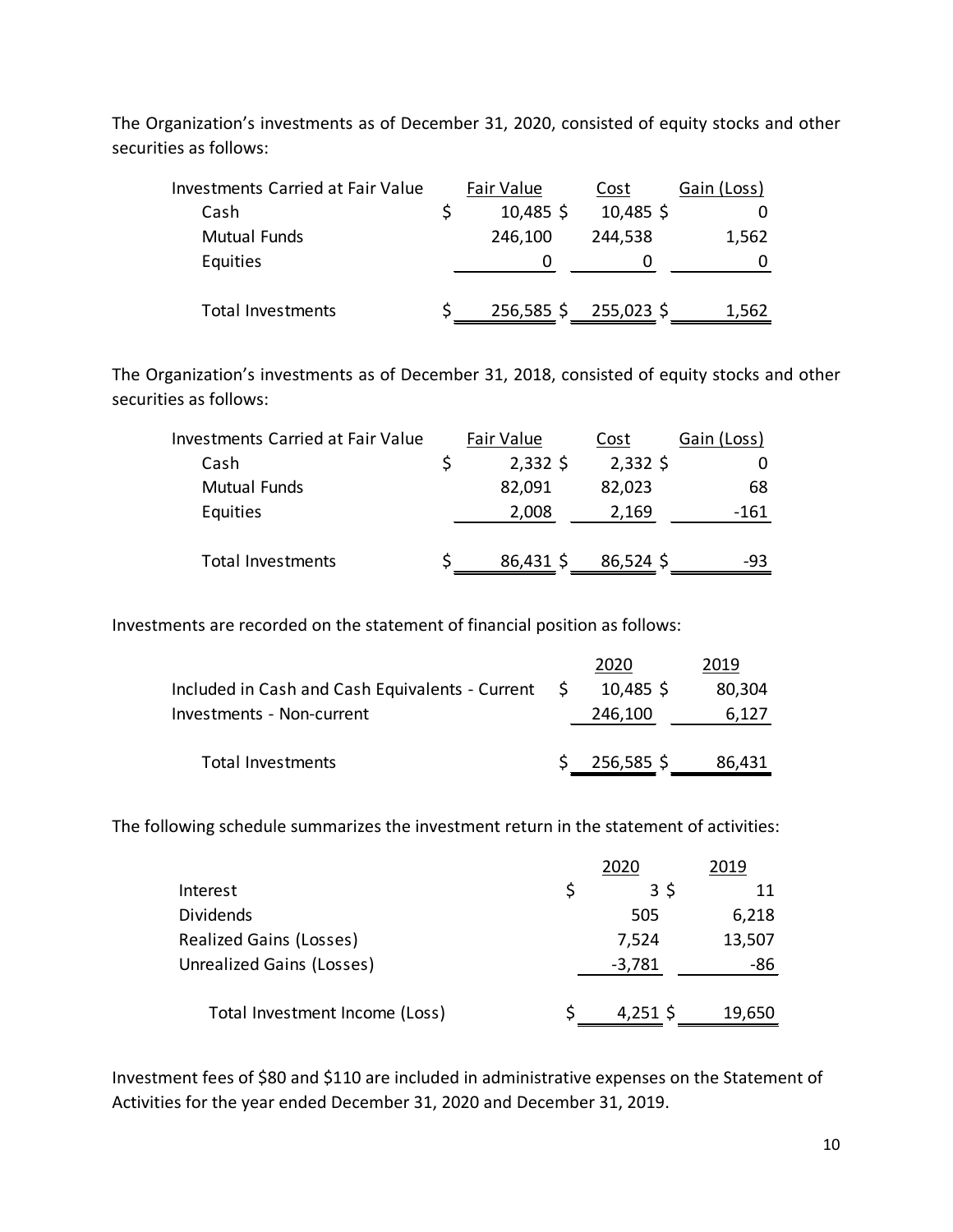#### Note 3 – Property and Equipment

Property and equipment owned is summarized as follows:

|                                |   | 2020        | 2019     |
|--------------------------------|---|-------------|----------|
| Equipment                      | S | 58,760 \$   | 58,760   |
| <b>Furniture and Fixtures</b>  |   | 19,895      | 19,895   |
| Leasehold Improvements         |   | 460,213     | 441,617  |
| Less: Accumulated Depreciation |   | $-487,803$  | -483,706 |
|                                |   | $51,065$ \$ | 36,566   |

Depreciation expense was \$ 4,097 and \$13,358 for the year ended December 31, 2020 and 2019 respectively.

#### Note 4 – Residents Savings Accounts

The Organization's Transitional Housing program requires the participants to set aside a designated amount each month to establish a pattern of saving and to provide an emergency fund when the participant graduates from the program. For 2020 and 2019 the program held no accounts for residents.

#### Note 5 – Temporarily Restricted Net Assets

The Organization had no temporarily restricted assets for 2020 and 2019.

#### Note 6 – Net Assets Released from Restrictions

The Organization had no net assets released from temporary donor restrictions by incurring expenses satisfying the restricted purposes for 2020 or 2019.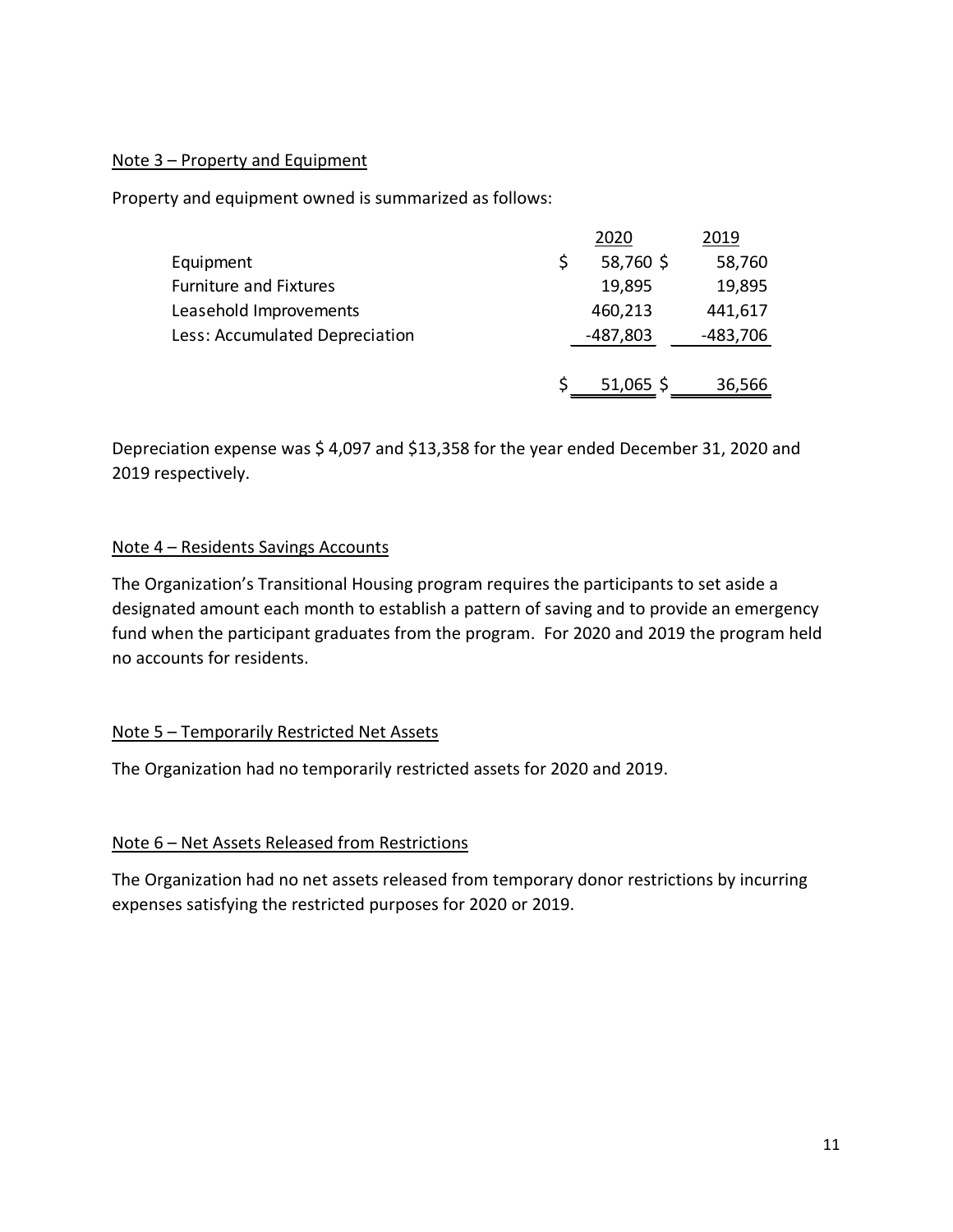#### Note 7 – Pension Plan

During the years ended December 31, 2020 and 2019, the Organization participated in an elective 403 (b) plan. Employees are eligible to participate in elective deferrals upon hire. The Organization will match up to a maximum of \$1,500.00 for those employees that have been employed by the Organization for at least one year. The Organization contributed \$3,000 and \$3,000 to the plan during the years ended December 31, 2020 and 2019 respectively.

#### Note 8 - Leases

The Organization lease of the land on which its facilities are located under a ten-year land lease that expires in September 2029. The land lease may be terminated by lessor after December 31, 2020, with six months' notice. The rent is \$1,000.00 per month. Rent expense for the year ended December 31, 2020 and 2019 is \$12,000 and \$3,000 respectively.

The minimum lease payments required under the above operating lease at December 31, 2020 is as follows:

| 2021       | Ś. | 12,000  |
|------------|----|---------|
| 2022       |    | 12,000  |
| 2023       |    | 12,000  |
| 2024       |    | 12,000  |
| Thereafter |    | 57,000  |
|            |    |         |
|            | Ś  | 105,000 |

The Organization had previously entered into a lease of the land on which its facilities were located which was due to expire in August of 2030. During the prior year, the land lease was terminated due to the property being sold to a new owner. Rent expense under the terminated lease for the year ended December 31, 2019 was \$19,909.94.

#### Note 9 - Contingencies

Amounts received or receivable from grantor agencies are subject to audit and adjustment by grantor agencies. Any disallowed claims, including amounts already collected, may constitute a liability of the applicable funds. The amount, if any, of expenditure which may be disallowed by the grantor cannot be determined at this time, although management expects such amounts, if any, to be immaterial.